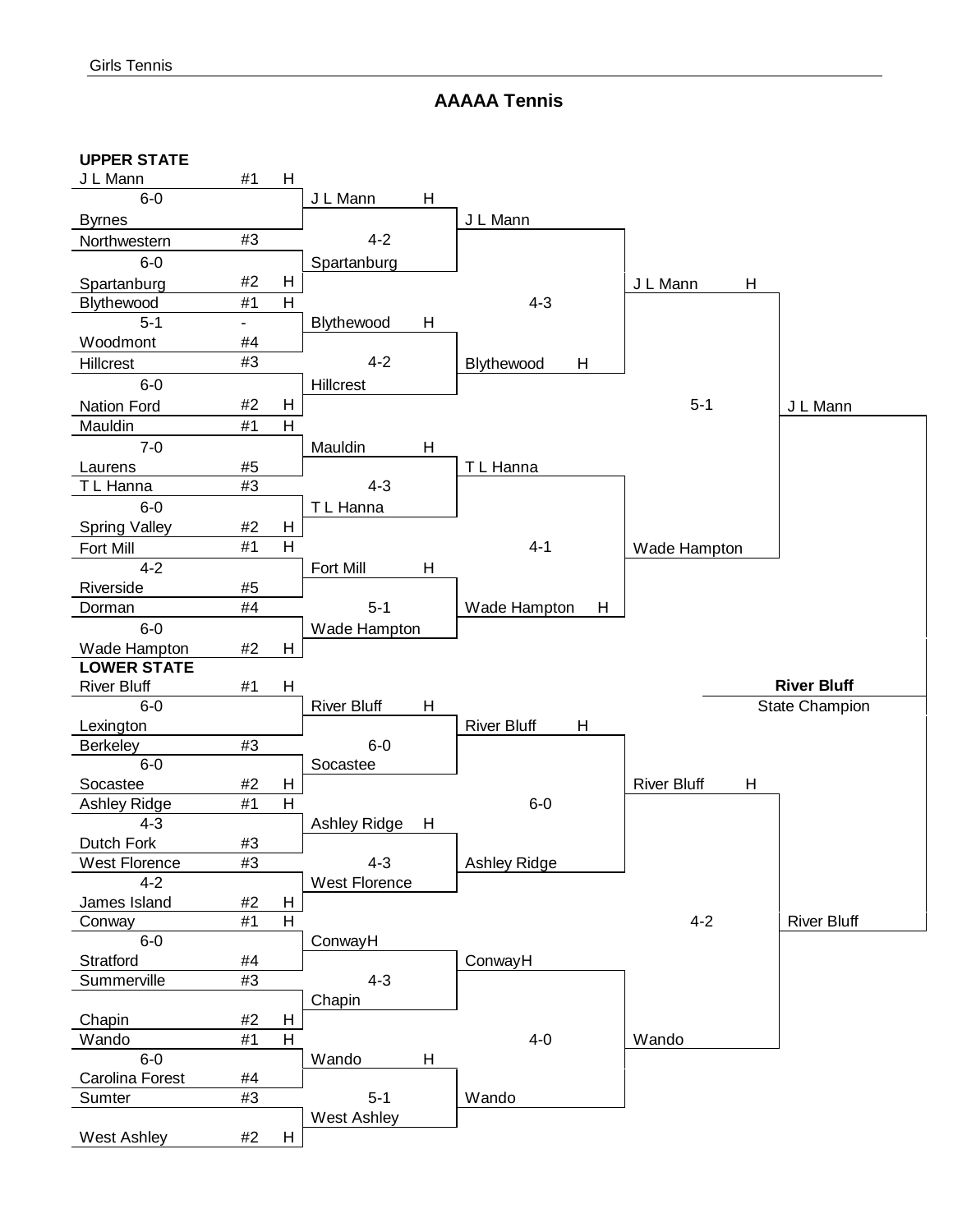#### **AAAA Tennis**

#### **UPPER STATE**

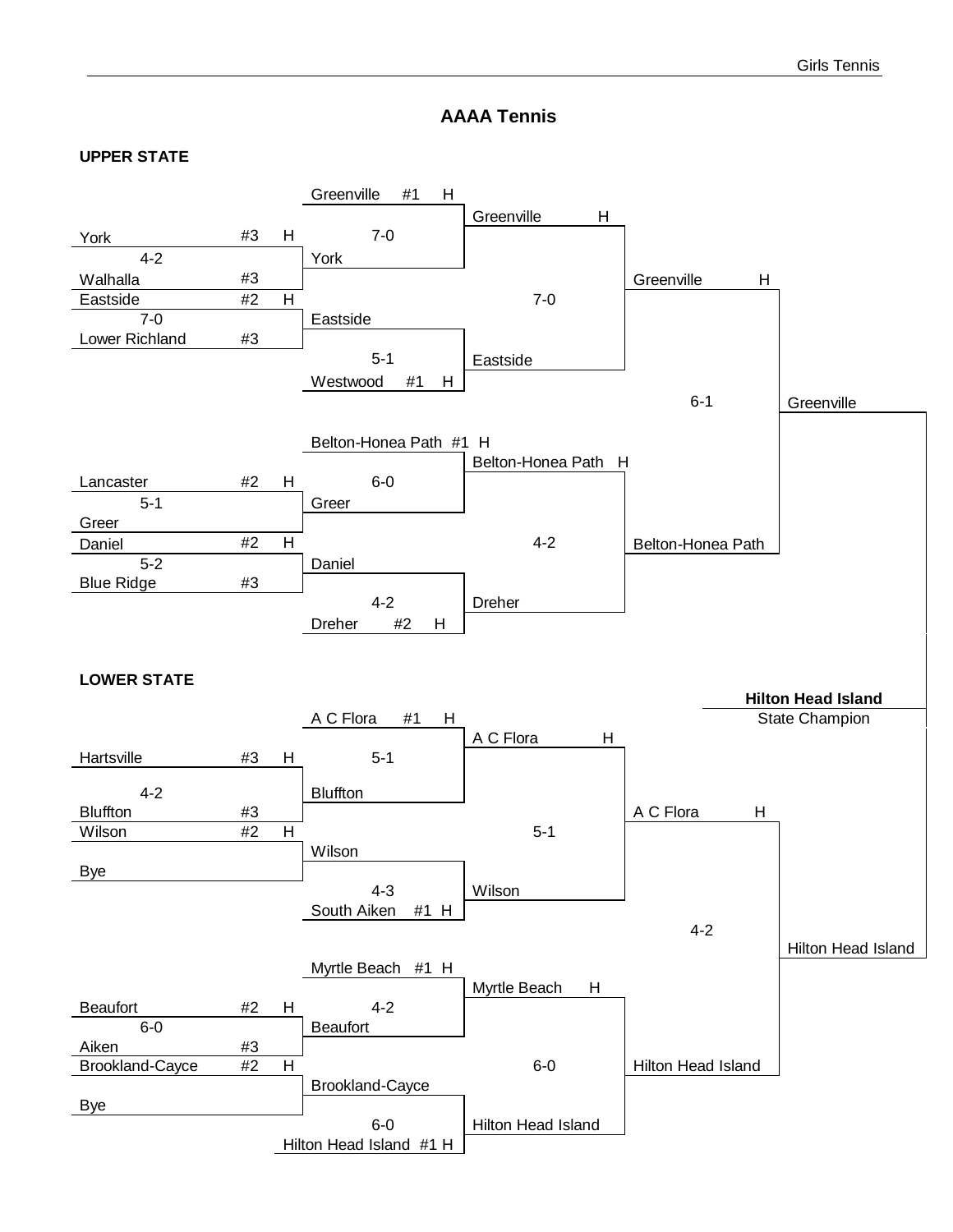**AAA Tennis**

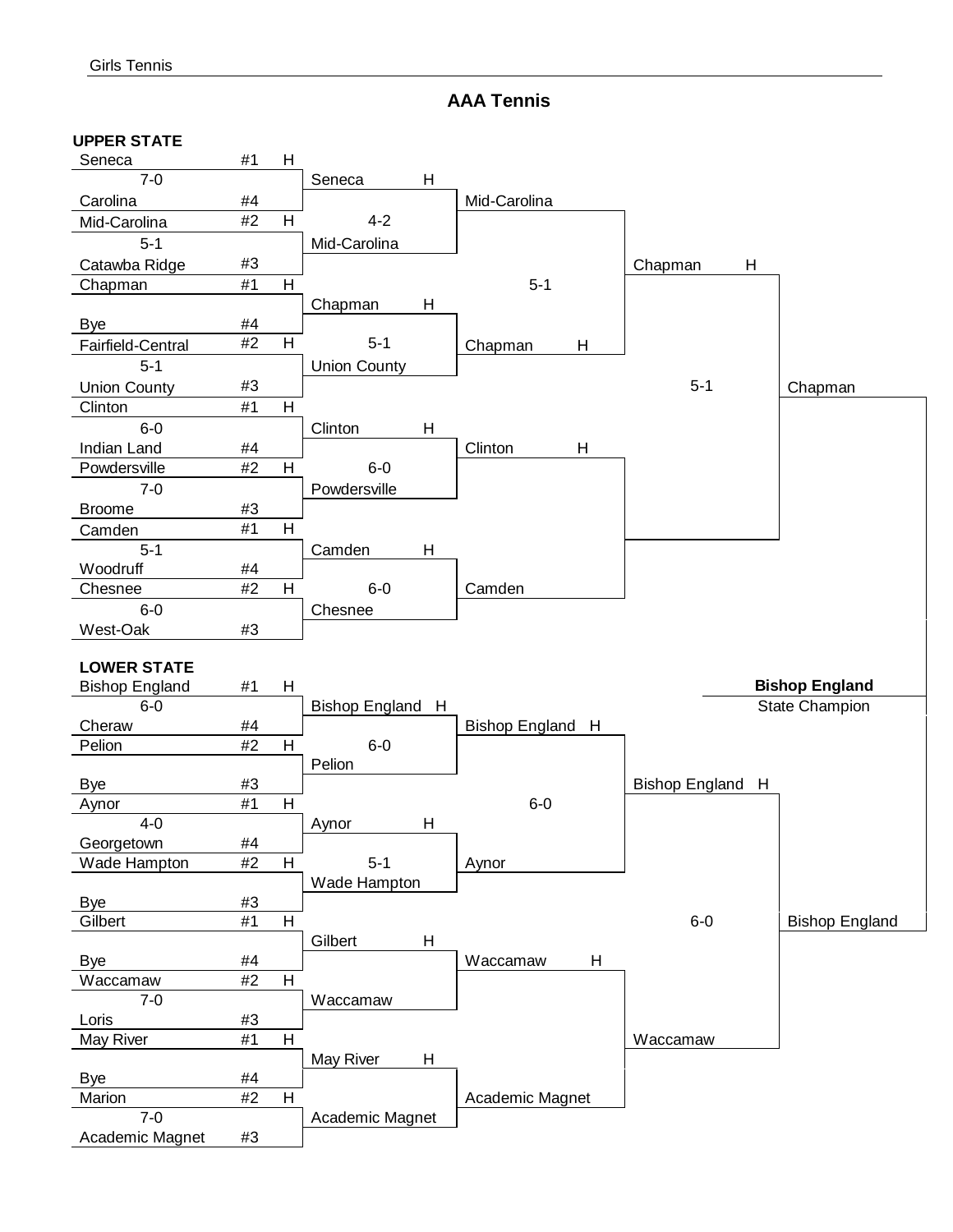

#### UPPER STATE

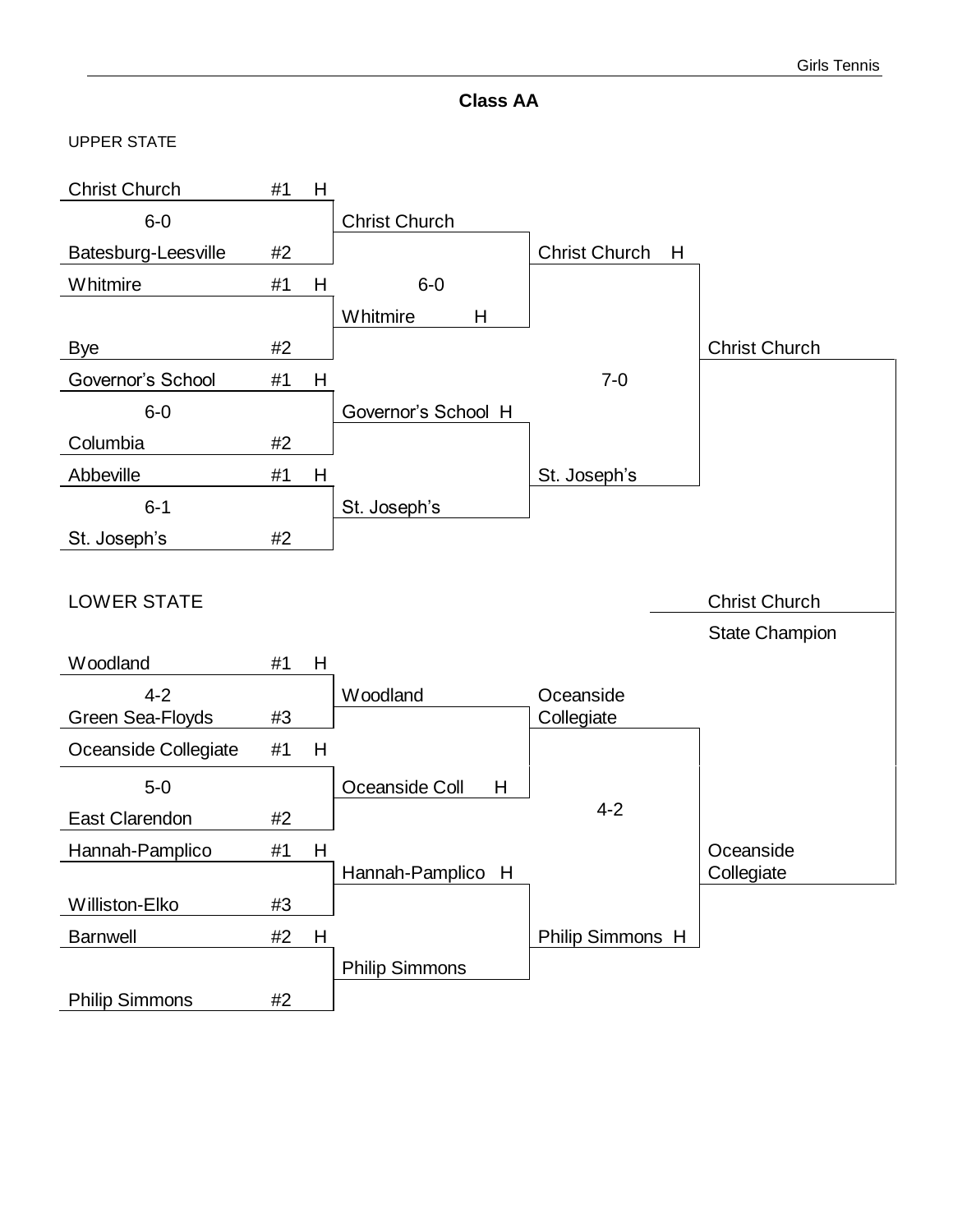## GIRLS TENNIS TEAM CHAMPIONS **(1960-61 – 2019-20)**

## **SPRING**

| 1960-61     | Champion<br><b>Belton</b>    | Coach                   | <b>Score</b> | <u> Runner - up</u><br>Anderson and<br>McClenaghan | <b>Coach</b>             |
|-------------|------------------------------|-------------------------|--------------|----------------------------------------------------|--------------------------|
| 1961-62     | <b>Belton</b>                |                         |              | T. L. Hanna                                        |                          |
| 1962-63     | <b>Belton</b>                | P. M. Kirkpatrick       | $27 - 11$    | <b>Rivers</b>                                      | Sandra Cusack            |
| 1963-64     | <b>Belton</b>                |                         | $35 - 21$    | <b>Rivers</b>                                      |                          |
| 1964-65     | <b>Belton</b>                |                         | $25 - 12$    | <b>Rivers</b>                                      |                          |
| 1965-66     | <b>Belton</b>                |                         | $23 - 20$    | <b>Rivers</b>                                      |                          |
| 1966-67     | <b>Belton</b>                |                         | $23 - 12$    | <b>Camden and Rivers</b>                           |                          |
| 1967-68     | Camden and Belton-Honea Path |                         | $17 - 7$     |                                                    |                          |
| 1968-69     | Camden                       | Mary West               | $31 -$       | McClenaghan                                        | Patricia Petersen        |
| 1969-70     | A. C. Flora                  | <b>Francis Robinson</b> | $24 - 19$    | Camden                                             | Mary West                |
| 1970-71     | Greenville                   | WJ. McKinney            | $23 - 21$    | McClenaghan                                        | Patricia Petersen        |
| 1971-72     | Greenville                   | WJ. McKinney            | $34 - 20$    | McClenaghan                                        | Patricia Petersen        |
| 1972-73     | Greenville                   | <b>Betty Kulze</b>      | $29 - 21$    | Spartanburg                                        | Susan Dean               |
| 1973-74     | Belt-Honea Path              | Kathy Graham            | $33 - 23$    | McClenaghan                                        | Nadene Murrell           |
| 1974-75     | McClenaghan                  | <b>Nadine Murrell</b>   |              |                                                    |                          |
|             | and J. L. Mann               | <b>Ginny Sutton</b>     |              |                                                    |                          |
| 1975-76     | <b>Belt-Honea Path</b>       | Kathy Graham            | $38 - 33$    | Spartanburg                                        | Susan Dean               |
| 1976-77     | <b>Christ Church</b>         | <b>Linda Reeves</b>     | $29 - 16$    | Belton - Honea Path                                |                          |
|             |                              |                         |              | and Conway                                         | <b>Fulton Booth</b>      |
|             |                              |                         |              |                                                    |                          |
| <b>FALL</b> |                              |                         | <b>AAAAA</b> |                                                    |                          |
| 2016-17     | Rock Hill                    | <b>Scott Neely</b>      |              | <b>Dutch Fork</b>                                  | <b>Gina Hilts</b>        |
| 2017-18     | <b>River Bluff</b>           | <b>Brian Lim</b>        | $4 - 2$      | Spartanburg                                        | <b>Todd Seagle</b>       |
| 2018-19     | Spartanburg                  | <b>Todd Seagle</b>      | $4 - 3$      | Wando                                              | Megan Hinton             |
| 2019-20     | <b>River Bluff</b>           | <b>Brian Lim</b>        |              | J L Mann                                           | <b>Sidney Mitchell</b>   |
|             |                              |                         |              |                                                    |                          |
|             |                              |                         | <b>AAAA</b>  |                                                    |                          |
|             |                              |                         |              |                                                    |                          |
| 1976-77     | Conway                       | <b>Fulton Booth</b>     | $39 - 38$    | Spartanburg                                        | Susan Dean               |
| 1977-78     | Spartanburg                  | Susan Dean              | 49 - 38      | Conway                                             | <b>Fulton Booth</b>      |
| 1978-79     | Spartanburg                  | Susan Dean              | 27 - 19      | Conway                                             | <b>Fulton Booth</b>      |
| 1979-80     | Spartanburg                  | Susan Dean              | $30 - 17$    | Northwestern                                       | Laura Sammons            |
| 1980-81     | Eastside                     | H Tankersley            | $29 - 21$    | Spartanburg                                        | Susan Dean               |
| 1981-82     | Spartanburg                  | Susan Dean              | $28 - 25$    | Eastside                                           | Harvey Tankersley        |
| 1982-83     | Spartanburg                  | Susan Dean              | $27 - 23$    | Eastside                                           | <b>Harvey Tankersley</b> |
| 1983-84     | Spartanburg                  | Susan Dean              | 24 - 24      |                                                    |                          |
|             | South Florence               | Linda Lavender          |              |                                                    |                          |
| 1984-85     | Spartanburg                  | Susan Dean              | $3 - 2$      | <b>Richland Northeast</b>                          | <b>Bob Crabb</b>         |
| 1985-86     | Spartanburg                  | Susan Dean              | $3 - 2$      | Socastee                                           | Lyn Hart                 |
| 1986-87     | Spartanburg                  | Susan Dean              | $3 - 2$      | Socastee                                           | Lyn Hart                 |
| 1987-88     | Spartanburg                  | Susan Dean              | $4 - 3$      | <b>Spring Valley</b>                               | Kay Taylor               |
| 1988-89     | <b>Spring Valley</b>         | Kay Taylor              | $5 - 2$      | Irmo                                               | Steve King               |
| 1989-90     | <b>Spring Valley</b>         | Kay Taylor              | $4 - 3$      | Irmo                                               | <b>Bill Porter</b>       |
| 1990-91     | Irmo                         | <b>Bill Porter</b>      | $4 - 2$      | <b>Spring Valley</b>                               | Mike Fronsoe             |
| 1991-92     | Irmo                         | <b>Bill Porter</b>      | $5 - 1$      | Wando                                              | Anne Chamberlain         |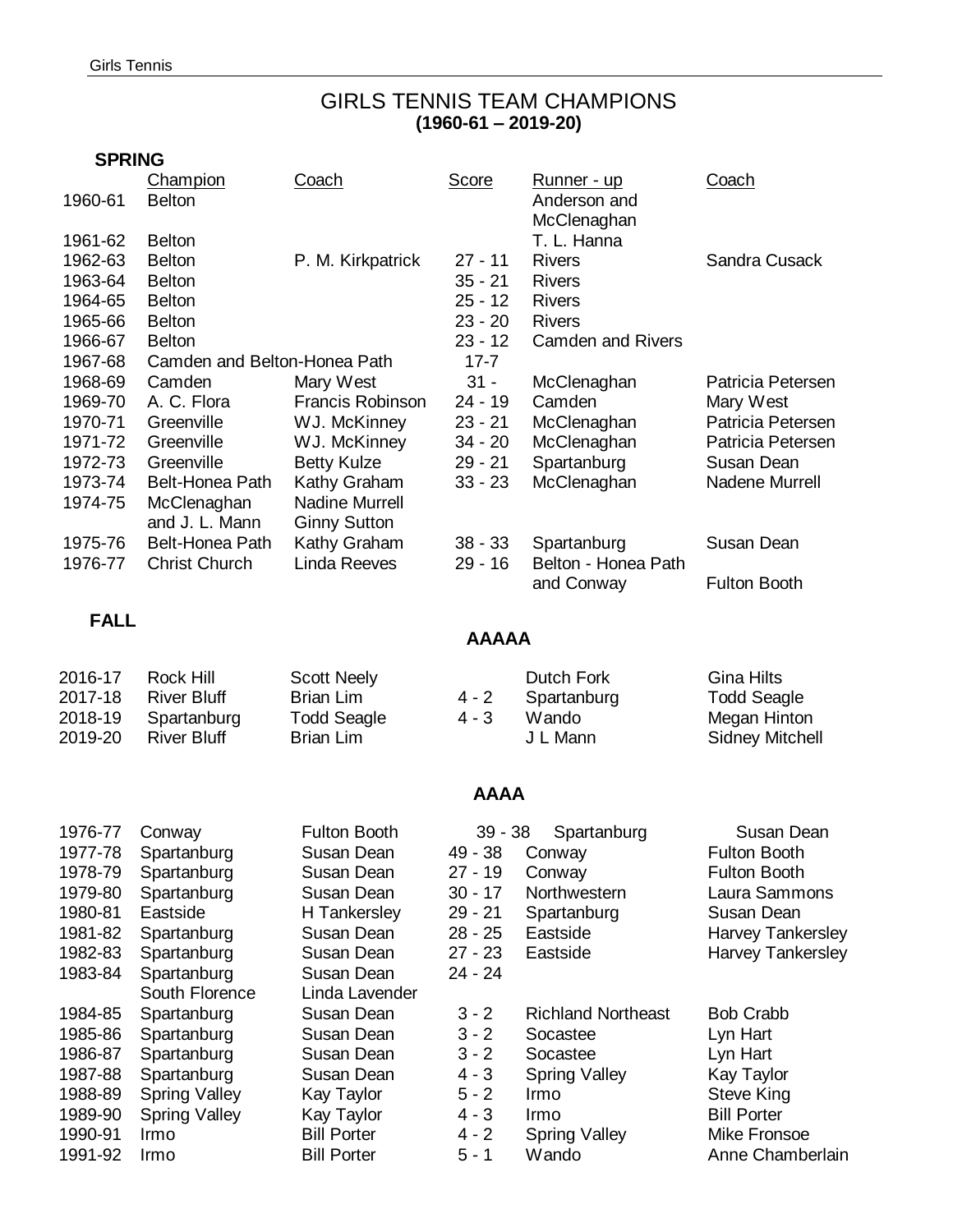|         | Champion           | Coach                  | Score   | Runner - up               | Coach                 |
|---------|--------------------|------------------------|---------|---------------------------|-----------------------|
| 1992-93 | Irmo               | <b>Bill Porter</b>     | $5 - 1$ | Spartanburg               | Susan Dean            |
| 1993-94 | Spartanburg        | Susan Dean             | $5 - 1$ | Wando                     | Karen Felder          |
| 1994-95 | Wando              | Karen Felder           | $4 - 3$ | Spartanburg               | Susan Dean            |
| 1995-96 | South Aiken        | <b>Barbara Sproull</b> | $4 - 2$ | Irmo                      | <b>Bill Porter</b>    |
| 1996-97 | Irmo               | <b>Bill Porter</b>     | $5 - 1$ | Wando                     | Karen Felder          |
| 1997-98 | South Aiken        | <b>Barbara Sproull</b> | $4 - 2$ | Wando                     | Anne Chamberlain      |
| 1998-99 | Irmo               | <b>Bill Porter</b>     | $4 - 2$ | Socastee                  | Paula Lee             |
| 1999-00 | South Aiken        | Donna Jones            | $5 - 1$ | South Florence            | Kim Osborne           |
| 2000-01 | Irmo               | <b>Bill Porter</b>     | $6 - 0$ | Wando                     | Becky Williamson      |
| 2001-02 | Irmo               | <b>Bill Porter</b>     | $5 - 1$ | Dutch Fork                | <b>Melba Hawkins</b>  |
| 2002-03 | South Florence     | Kim Osborne            | $5 - 1$ | Lexington                 | Roy Gum               |
| 2003-04 | Irmo               | <b>Bill Porter</b>     | $4 - 2$ | Spartanburg               | Susan Dean            |
| 2004-05 | Wando              | Becky Williamson       | $4 - 2$ | Spartanburg               | Susan Dean            |
| 2005-06 | Wando              | Becky Williamson       | $6 - 0$ | Mauldin                   | <b>Bonnie Pittman</b> |
| 2006-07 | Wando              | Becky Williamson       | $4 - 2$ | Irmo                      | Suzanne Gray          |
| 2007-08 | Wando              | Becky Williamson       | $6 - 0$ | Mauldin                   | Laura Gurley          |
| 2008-09 | Wando              | Becky Williamson       | $6 - 1$ | Mauldin                   | Laura Gurley          |
| 2009-10 | Wando              | Becky Williamson       | $4 - 2$ | Mauldin                   | Laura Gurley          |
| 2010-11 | Mauldin            | Laura Gurley           | $5 - 1$ | Wando                     | Becky Williamson      |
| 2011-12 | Mauldin            | Laura Gurley           | $4 - 2$ | Wando                     | <b>Tyler Davis</b>    |
| 2012-13 | Mauldin            | Laura Gurley           | $6 - 0$ | <b>Dutch Fork</b>         | <b>Gina Hilts</b>     |
| 2013-14 | T L Hanna          | Rob Spencer            | $5 - 1$ | <b>Dutch Fork</b>         | <b>Gina Hilts</b>     |
| 2014-15 | <b>Dutch Fork</b>  | <b>Gina Hilts</b>      | $4 - 3$ | Wando                     | Leigha JaKious        |
| 2015-16 | Wando              | <b>Eric Praedel</b>    | $5 - 1$ | <b>Boiling Springs</b>    | Carolyn Hendrix       |
| 2016-17 | Greenville         | Mike McCuen            |         | <b>Hilton Head Island</b> | Jennifer Weitekamper  |
| 2017-18 | Greenville         | Mike McCuen            | $4 - 2$ | A C Flora                 | Amy Martin            |
| 2018-19 | A C Flora          | Amy Martin             | $4 - 3$ | <b>Hilton Head Island</b> | Jennifer Weitekamper  |
| 2019-20 | Hilton Head Island | Jennifer Weitekamper   |         | Greenville                | Mike McCuen           |
|         |                    |                        |         |                           |                       |

## **AAA**

| 1976-77 | J. L. Mann            | <b>Ginny Sutton</b>   | $29 - 28$ | Belton - Honea Path | Jenny Ross               |
|---------|-----------------------|-----------------------|-----------|---------------------|--------------------------|
| 1977-78 | J. L. Mann            | <b>Ginny Sutton</b>   | $36 -$    | Belton - Honea Path | Jenny Ross               |
| 1978-79 | J. L. Mann            | Debbie Ayers          | $40 -$    | Daniel              | Andy Demori              |
| 1979-80 | Daniel                | Andy Demori           | $20 - 6$  | A. C. Flora         | <b>Bob Montondo</b>      |
| 1980-81 | Daniel                |                       | $22 - 14$ | T. L. Hanna         | Larry Ashley             |
| 1981-82 | Daniel                | <b>Kent Owens</b>     | $31 - 27$ | T. L. Hanna         | Larry Ashley             |
| 1982-83 | Daniel                | <b>Kent Owens</b>     | $30 - 13$ | T. L. Hanna         | Larry Ashley             |
| 1983-84 | <b>Bishop England</b> | <b>Patricia Owens</b> | $25 - 21$ | South Aiken         | Melissa Dean             |
| 1984-85 | Myrtle Beach          | Wanda Wright          | $3 - 2$   | J. L. Mann          | Debbie Ayers             |
| 1985-86 | South Aiken           | Pat Marchand          | $5 - 0$   | Daniel              | Kent Owens               |
| 1986-87 | South Aiken           | Pat Marchand          | $5 - 0$   | T. L. Hanna         | <b>Marion Earwood</b>    |
| 1987-88 | T. L. Hanna           | Marian Earwood        | $6 - 0$   | Camden              | Roger Smoak              |
| 1988-89 | <b>Hilton Head</b>    | Sandra Jensen         | $4 - 2$   | Belton - Honea Path | <b>Charlene Bratcher</b> |
| 1989-90 | <b>Hilton Head</b>    | Sandra Jensen         | $4 - 3$   | Belton - Honea Path | <b>Charlene Bratcher</b> |
| 1990-91 | Myrtle Beach          | Rivers Lynch          | $4 - 2$   | Belton - Honea Path | <b>Charlene Bratcher</b> |
| 1991-92 | Myrtle Beach          | Rivers Lynch          | $5 - 1$   | Belton - Honea Path | <b>Charlene Bratcher</b> |
| 1992-93 | Myrtle Beach          | Rivers Lynch          | $5 - 1$   | Clinton             | <b>Clovis Simmons</b>    |
| 1993-94 | Myrtle Beach          | Rivers Lynch          | $4 - 2$   | Riverside           | Linda Porter-Miller      |
| 1994-95 | Myrtle Beach          | Rivers Lynch          | $5 - 1$   | Riverside           | Linda Porter-Miller      |
| 1995-96 | Myrtle Beach          | Rivers Lynch          | $5 - 1$   | Clinton             | <b>Clovis Simmons</b>    |
| 1996-97 | <b>Hilton Head</b>    | Jennifer Heifner      | $4 - 2$   | Clinton             | <b>Clovis Simmons</b>    |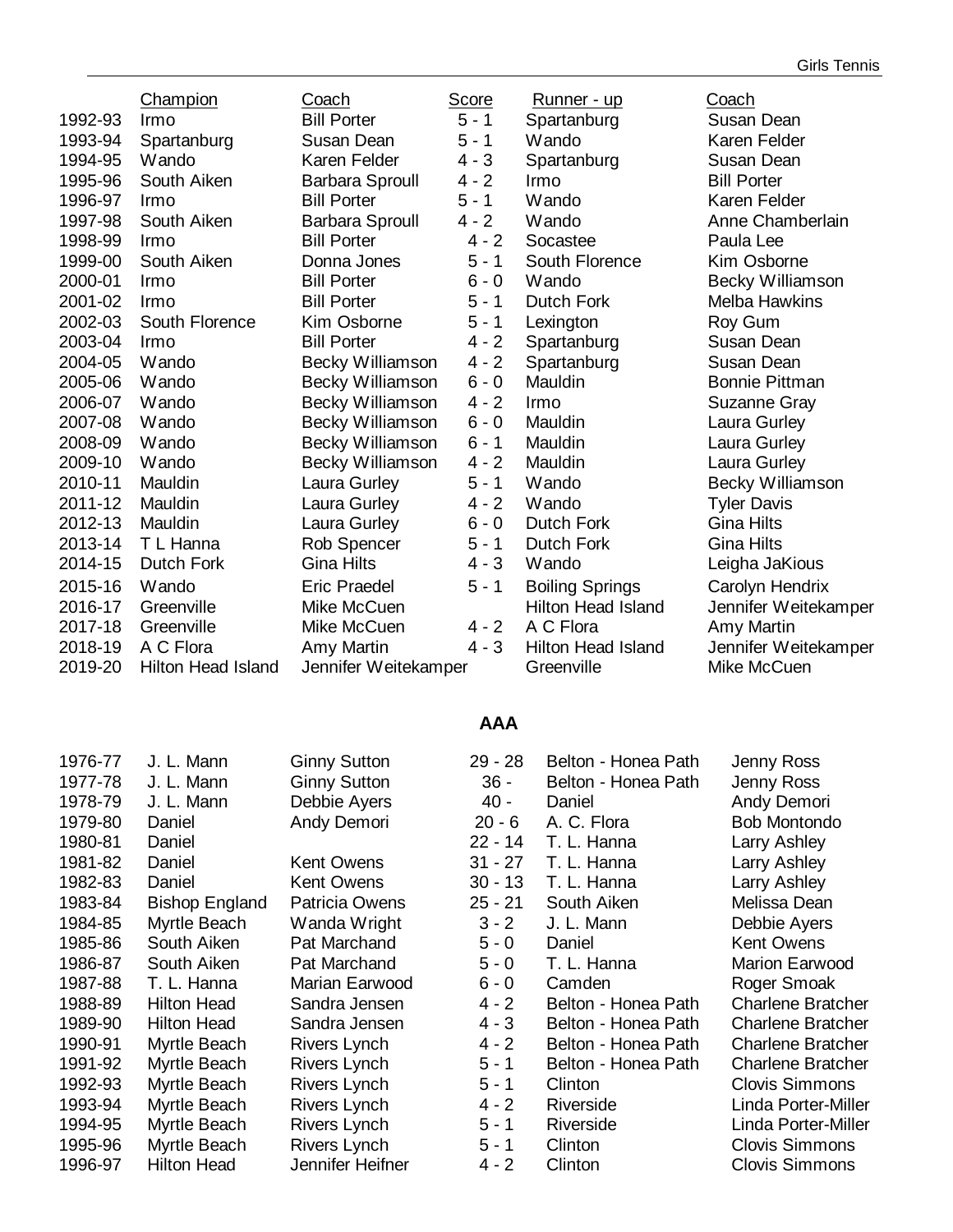| 1997-98<br>1998-99<br>1999-00<br>2000-01<br>2001-02 | <b>Champion</b><br>Myrtle Beach<br>Myrtle Beach<br>Riverside<br>Myrtle Beach<br>Myrtle Beach | Coach<br>Rivers Lynch<br>Rivers Lynch<br><b>Frank Powell</b><br><b>Buddy Rogers</b><br><b>Buddy Rogers</b> | <b>Score</b><br>$6 - 0$<br>$6 - 0$<br>$4 - 3$<br>$6 - 0$<br>$6 - 0$ | <u>Runner - up</u><br>Clinton<br>Daniel<br>Myrtle Beach<br>Union<br>Daniel | Coach<br><b>Clovis Simmons</b><br>Laura Farr<br><b>Buddy Rogers</b><br><b>Ken Harris</b><br>Laura Farr |
|-----------------------------------------------------|----------------------------------------------------------------------------------------------|------------------------------------------------------------------------------------------------------------|---------------------------------------------------------------------|----------------------------------------------------------------------------|--------------------------------------------------------------------------------------------------------|
| 2003-04                                             | Clover                                                                                       | <b>Renee Farris</b>                                                                                        | $4 - 3$                                                             | Myrtle Beach                                                               | <b>Buddy Rogers</b>                                                                                    |
| 2004-05                                             | Myrtle Beach                                                                                 | <b>Buddy Rogers</b>                                                                                        | $4 - 2$                                                             | Clinton                                                                    | <b>Clovis Simmons</b>                                                                                  |
| 2005-06                                             | Myrtle Beach                                                                                 | <b>Buddy Rogers</b>                                                                                        | $6 - 1$                                                             | Clinton                                                                    | <b>Clovis Simmons</b>                                                                                  |
| 2006-07                                             | J L Mann                                                                                     | <b>Rod Tucker</b>                                                                                          | $4 - 3$                                                             | Myrtle Beach                                                               | <b>Rivers Lynch</b>                                                                                    |
| 2007-08                                             | <b>Hilton Head</b>                                                                           | Nancy Clouse                                                                                               | $6 - 0$                                                             | J L Mann                                                                   | Rod Tucker                                                                                             |
| 2008-09                                             | <b>Hilton Head</b>                                                                           | <b>Bill Danzeill</b>                                                                                       | $6 - 1$                                                             | J L Mann                                                                   | Kim Yelton                                                                                             |
| 2009-10                                             | <b>Hilton Head</b>                                                                           | <b>Scott Nichols</b>                                                                                       | $4 - 3$                                                             | J L Mann                                                                   | Kim Yelton                                                                                             |
| 2010-11                                             | <b>Hilton Head</b>                                                                           | <b>Scott Nichols</b>                                                                                       | $6 - 0$                                                             | Greenville                                                                 | <b>Stephen Demosthenes</b>                                                                             |
| 2011-12                                             | <b>Hilton Head</b>                                                                           | Jennifer Weitekamper                                                                                       | $5 - 1$                                                             | <b>Nation Ford</b>                                                         | Matthew Rohring                                                                                        |
| 2012-13                                             | <b>Hilton Head</b>                                                                           | Jennifer Weitekamper                                                                                       | $5 - 1$                                                             | <b>AC Flora</b>                                                            | Amy Martin                                                                                             |
| 2013-14                                             | <b>Travelers Rest</b>                                                                        | Kirby Alford                                                                                               | $4 - 3$                                                             | Myrtle Beach                                                               | Jeri Himmelsbulch                                                                                      |
| 2014-15                                             | Myrtle Beach                                                                                 | Jeri Himmelsbach                                                                                           | $4 - 2$                                                             | Chapin                                                                     | John Rogers                                                                                            |
| 2015-16                                             | Myrtle Beach                                                                                 | Jeri Himmelsbach                                                                                           | $5 - 1$                                                             | <b>AC Flora</b>                                                            | Amy Martin                                                                                             |
| 2016-17                                             | <b>Bishop England</b>                                                                        | Kristin Fleming                                                                                            |                                                                     | Mid-Carolina                                                               | Kenny Sanders                                                                                          |
| 2017-18                                             | <b>Bishop England</b>                                                                        | Kristin Arnold                                                                                             | $5 - 2$                                                             | Mid-Carolina                                                               | Kenny Sanders                                                                                          |
| 2018-19                                             | <b>Bishop England</b>                                                                        | Kristin Arnold                                                                                             | $7 - 0$                                                             | Chapman                                                                    | Caleb Crittendon                                                                                       |
| 2019-20                                             | <b>Bishop England</b>                                                                        | Kristin Arnold                                                                                             |                                                                     | Chapman                                                                    | Zach Williams                                                                                          |

### **AA**

1976-77 Christ Church Linda Reeves 27 - 18 Cardinal Newman Barbara Walker 1977-78 Clover Tess Jackson 18 - 17 Johnsonville Wade Jordan 1978-79 Christ Church Linda Reeves 36 - 16 Cardinal Newman Barbara Walker 1979-80 N. Myrtle Beach Jesse Medlock 21 - 20 Bamberg - Ehrhardt Ricky Kearse 1980-81 N. Myrtle Beach Ronald Havens 24 - 23 Cardinal Newman Barbara Walker 1981-82 Christ Church Linda Reeves 28 - 24 Cardinal Newman Barbara Walker 1982-83 Greenville Jean Trollinger 26 - 23 Christ Church Linda Reeves 1986-87 Hilton Head Meg Locke 4 - 1 Gilbert Sheila Boles 1987-88 Hilton Head Sandra Jensen 7 - 0 Woodruff Toni Sloan 1988-89 Bishop England Patricia Owens 7 - 0 Christ Church Roxanne Radford 1989-90 Bishop England Patricia Owens 4 - 3 Christ Church Roxanne Radford 1990-91 Bishop England Patricia Owens 4 - 2 Christ Church Roxanne Radford 1991-92 Bishop England Patricia Owens 4 - 2 Christ Church Athena Hortis 1992-93 Bishop England Patricia Owens 6 - 0 Chapin Thad Miller 1993-94 Bishop England Patricia Owens 5 - 1 Christ Church Athena Hortis 1994-95 Emerald **Anarie Duckett** 4 - 2 Bishop England Patricia Owens 1995-96 Chapin Thad Miller 4 - 3 Bishop England Patricia Owens 1996-97 Emerald Reva Long 4 - 3 Bishop England Patricia Owens 1997-98 Bishop England Patricia Owens 6 - 0 Chapin Nancy Burriss 1998-99 Bishop England Patricia Owens 6 - 0 Chapin Nancy Burriss 1999-00 Bishop England Patricia Owens 6 - 0 Christ Church Patrick Schuermann 2000-01 Bishop England Patricia Owens 6 - 0 Christ Church Butch Granada 2001-02 Bishop England Patricia Owens 4 - 2 Christ Church Sally Shultz 2002-03 Christ Church Sally Shultz 5 - 1 Bishop England Patricia Owens 2003-04 Bishop England Patricia Owens 6 - 0 Christ Church Sally Shultz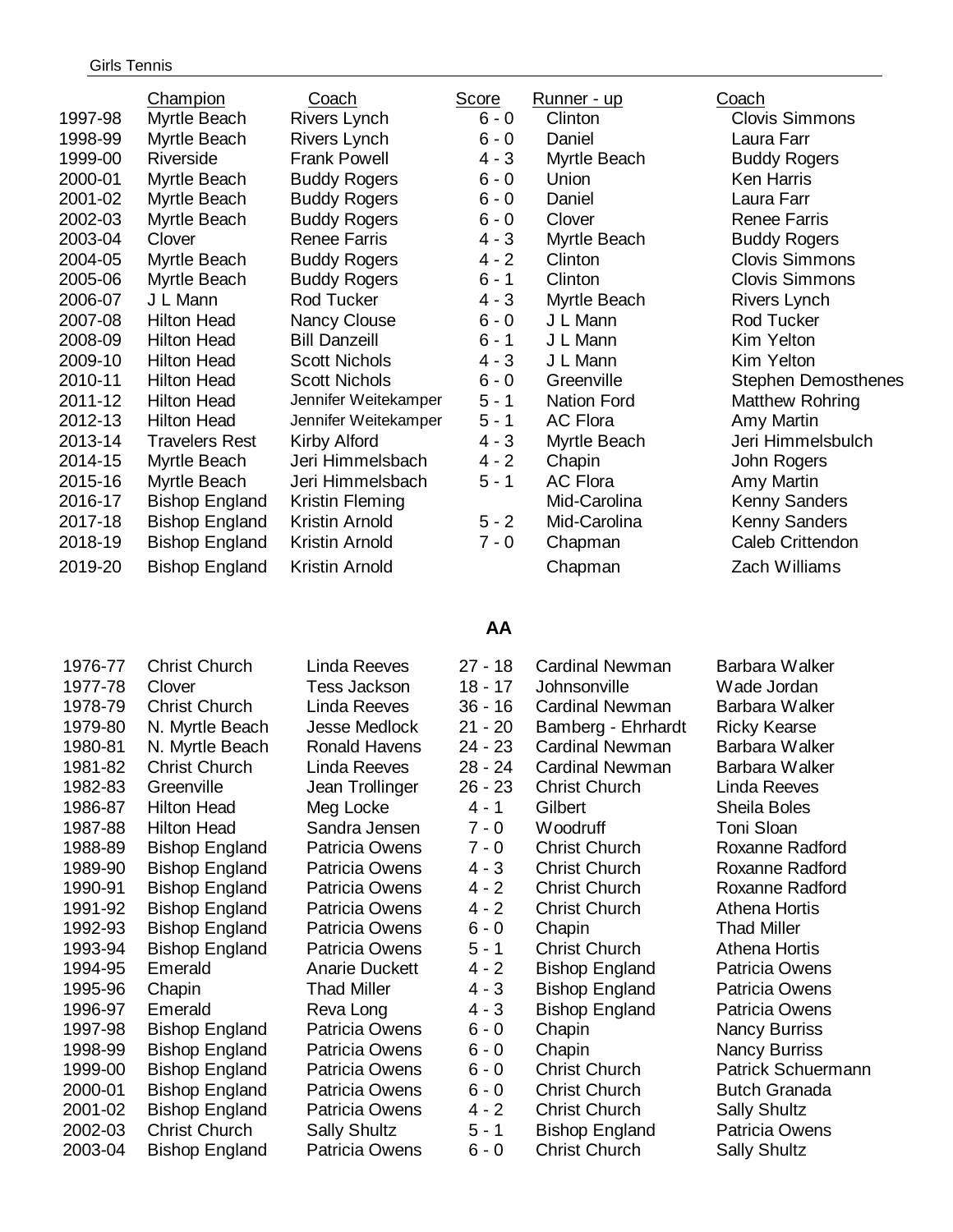| 2004-05<br>2005-06<br>2006-07<br>2007-08<br>2008-09<br>2009-10<br>2010-11<br>2011-12<br>2012-13<br>2013-14<br>2014-15<br>2015-16<br>2016-17<br>2017-18 | Champion<br>Waccamaw<br>Waccamaw<br>Waccamaw<br><b>Bishop England</b><br><b>Bishop England</b><br>Waccamaw<br>Waccamaw<br><b>Bishop England</b><br><b>Bishop England</b><br><b>Bishop England</b><br><b>Bishop England</b><br><b>Bishop England</b><br><b>Christ Church</b><br><b>Christ Church</b> | Coach<br>James Brown<br>James Brown<br>James Brown<br><b>Patricia Owens</b><br><b>Patricia Owens</b><br>James Brown<br>Joan Cribb<br>Kristen Fleming<br>Kristen Fleming<br>Kristen Fleming<br>Kristin Fleming<br>Kristin Arnold<br><b>Sherry Adams</b><br><b>Sherry Adams</b> | <b>Score</b><br>$4 - 2$<br>$6 - 0$<br>$5 - 1$<br>$5 - 1$<br>$5 - 1$<br>$4 - 3$<br>$5 - 1$<br>$7 - 0$<br>$4 - 3$<br>$6 - 0$<br>$4 - 3$<br>$4 - 3$<br>$6 - 0$ | <u>Runner - up</u><br>Southside Christian<br><b>Broome</b><br>West-Oak<br>Emerald<br>Emerald<br>Emerald<br>Emerald<br>Emerald<br><b>Christ Church</b><br>Mid-Carolina<br><b>Christ Church</b><br><b>Christ Church</b><br>Academic Magnet<br>Academic Magnet | Coach<br><b>Brian Hart</b><br><b>Fred Burnett</b><br>Jimmy Dean<br>Susan Timmerman<br>Susan Timmerman<br>Susan Timmerman<br>Susan Timmerman<br>Susan Timmerman<br><b>Sherry Adams</b><br><b>Kenneth Sanders</b><br><b>Sherry Adams</b><br><b>Sherry Adams</b><br><b>Tracey Castle</b><br>Marissa Hollabaugh |
|--------------------------------------------------------------------------------------------------------------------------------------------------------|-----------------------------------------------------------------------------------------------------------------------------------------------------------------------------------------------------------------------------------------------------------------------------------------------------|-------------------------------------------------------------------------------------------------------------------------------------------------------------------------------------------------------------------------------------------------------------------------------|-------------------------------------------------------------------------------------------------------------------------------------------------------------|-------------------------------------------------------------------------------------------------------------------------------------------------------------------------------------------------------------------------------------------------------------|-------------------------------------------------------------------------------------------------------------------------------------------------------------------------------------------------------------------------------------------------------------------------------------------------------------|
| 2018-19<br>2019-20                                                                                                                                     | <b>Christ Church</b><br><b>Christ Church</b>                                                                                                                                                                                                                                                        | <b>Sherry Adams</b><br><b>Sherry Adams</b>                                                                                                                                                                                                                                    | $4 - 3$<br>$4 - 3$                                                                                                                                          | Oceanside Collegiate<br>Oceanside Collegiate                                                                                                                                                                                                                | <b>Phil Whitesell</b><br><b>Phil Whitesell</b>                                                                                                                                                                                                                                                              |
|                                                                                                                                                        |                                                                                                                                                                                                                                                                                                     |                                                                                                                                                                                                                                                                               | A                                                                                                                                                           |                                                                                                                                                                                                                                                             |                                                                                                                                                                                                                                                                                                             |
| 1977-78<br>1979-80<br>1981-04                                                                                                                          | Champion<br><b>Christ Church</b><br><b>Christ Church</b><br>Combined with AA                                                                                                                                                                                                                        | Coach<br><b>Linda Reeves</b><br><b>Linda Reeves</b>                                                                                                                                                                                                                           | <b>Score</b>                                                                                                                                                | Runner - up<br><b>Cardinal Newman</b><br><b>Cardinal Newman</b>                                                                                                                                                                                             | Coach<br><b>Barbara Walker</b><br>Barbara Walker                                                                                                                                                                                                                                                            |
| 2005-06<br>2006-07<br>2007-08<br>2008-09<br>2009-10<br>2010-11<br>2011-12                                                                              | <b>Christ Church</b><br>Southside Christian<br><b>Christ Church</b><br><b>Christ Church</b><br><b>Christ Church</b><br><b>Christ Church</b><br><b>Christ Church</b>                                                                                                                                 | <b>Tim Stewart</b><br><b>Kim Miller</b><br><b>Sherry Adams</b><br><b>Sherry Adams</b><br><b>Sherry Adams</b><br><b>Sherry Adams</b><br><b>Sherry Adams</b>                                                                                                                    | $7 - 0$<br>$7 - 0$<br>$7 - 0$<br>$6 - 1$<br>$7 - 0$<br>$6 - 0$                                                                                              | Academic Magnet<br>Johnsonville<br>Green Sea-Floyds<br>Green Sea-Floyds<br>Academic Magnet<br>Green Sea-Floyds<br>East Clarendon                                                                                                                            | <b>Bruce Newton</b><br>Paige Gaster<br><b>Candice Turner</b><br><b>Candice Turner</b><br>Debbie Floyd<br>Michael Buffkin<br><b>Catherine Kirby</b>                                                                                                                                                          |
| 2012-13<br>2013-14                                                                                                                                     | Combined with AA<br><b>Christ Church</b>                                                                                                                                                                                                                                                            | <b>Sherry Adams</b>                                                                                                                                                                                                                                                           | $6 - 0$                                                                                                                                                     | East Clarendon                                                                                                                                                                                                                                              | <b>Catherine Kirby</b>                                                                                                                                                                                                                                                                                      |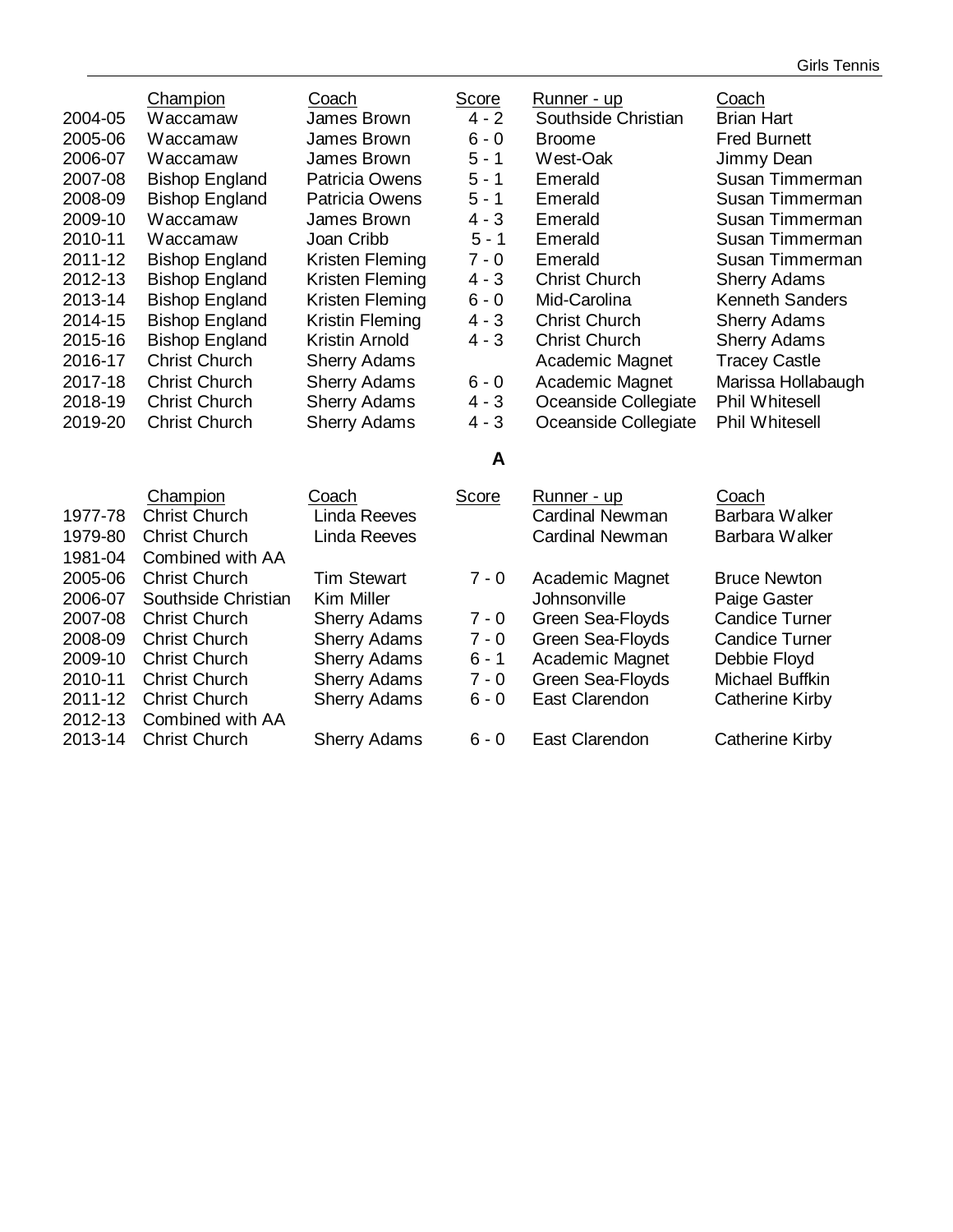## **SCHOOL RECORDS**

#### **Most State Championships**

| 24 Bishop England  1983, 88-93, 97, 98, 99, 00, 01, 03, 07, 09, 11-19  |  |  |  |  |
|------------------------------------------------------------------------|--|--|--|--|
|                                                                        |  |  |  |  |
| 15 Christ Church  1976-79, 81, 02, 05, 07, 08, 09, 10, 11, 13, 16, 19  |  |  |  |  |
| 12 Hilton Head Island 1986, 87, 88, 89, 96, 07, 08, 09, 10, 11, 12, 19 |  |  |  |  |
|                                                                        |  |  |  |  |
|                                                                        |  |  |  |  |

## **Most Consecutive State Championships**

## **Most Consecutive Dual Matches Won**

| 104Wando 2004 - 10           |  |
|------------------------------|--|
| 89  Spartanburg  1980 - 87   |  |
| 66  Spring Valley  1979 - 84 |  |
| 56 Christ Church 1975 - 79   |  |

## **COACHING RECORDS**

#### **Most Wins**

|  | 423Susan Dean Spartanburg 1972 - 2004423 - 65   |  |
|--|-------------------------------------------------|--|
|  |                                                 |  |
|  | 212Becky Williamson  Wando  1999 - 2010212 - 35 |  |
|  |                                                 |  |
|  | 170Clovis Simmons Clinton 1991 - 2000170 - 22   |  |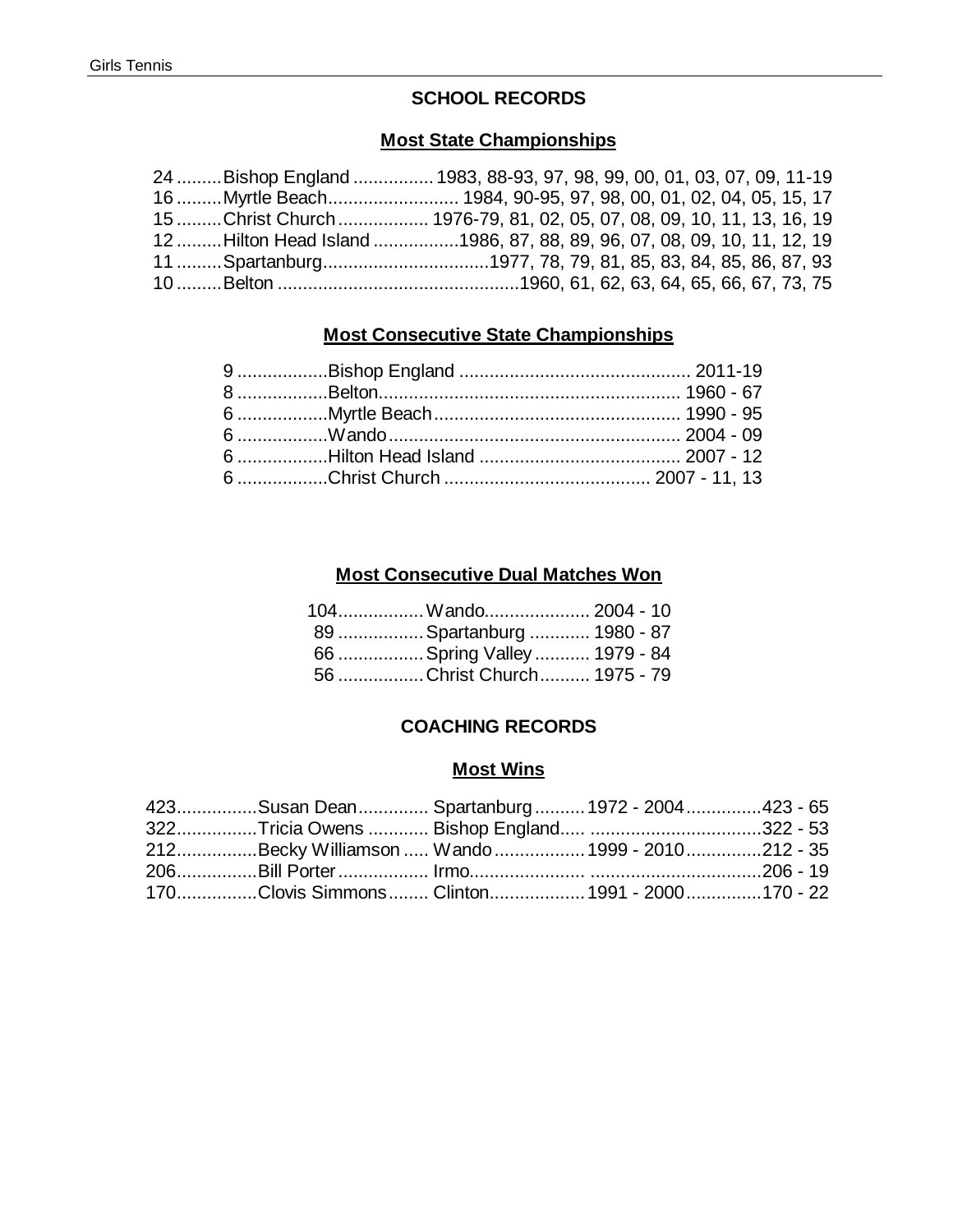#### **INDIVIDUAL RECORDS**

## **Three - Time Singles Champion**

| Dale Jones McClenaghan  1972 - 74       |  |
|-----------------------------------------|--|
| Megan Armstrong  Spartanburg  1976 - 78 |  |
| Mary SpainSt. Andrew 1976 - 78          |  |
| Julie Davis  Rock Hill 1984 - 86        |  |

## **Four - Time Singles Champion**

| Julia Blake  Belton  1957 - 60         |  |
|----------------------------------------|--|
|                                        |  |
| Elissa Kinard Bishop England 1996 - 99 |  |
| Caroline Ferrell Ridge View  2000 - 03 |  |
| Ansley SpeaksMauldin 2009 - 12         |  |
| Tolley Rice Waccamaw 2009 - 12         |  |
|                                        |  |
| Maggie Cubitt Spartanburg  2015 - 18   |  |
|                                        |  |

## **Five - Time Singles Champion**

Ashley Thomason...............Christ Church..................... 1977 - 82

## **Five - Time Doubles Champion**

Julie Blake - Ann Blake........Belton ................................ 1956 - 60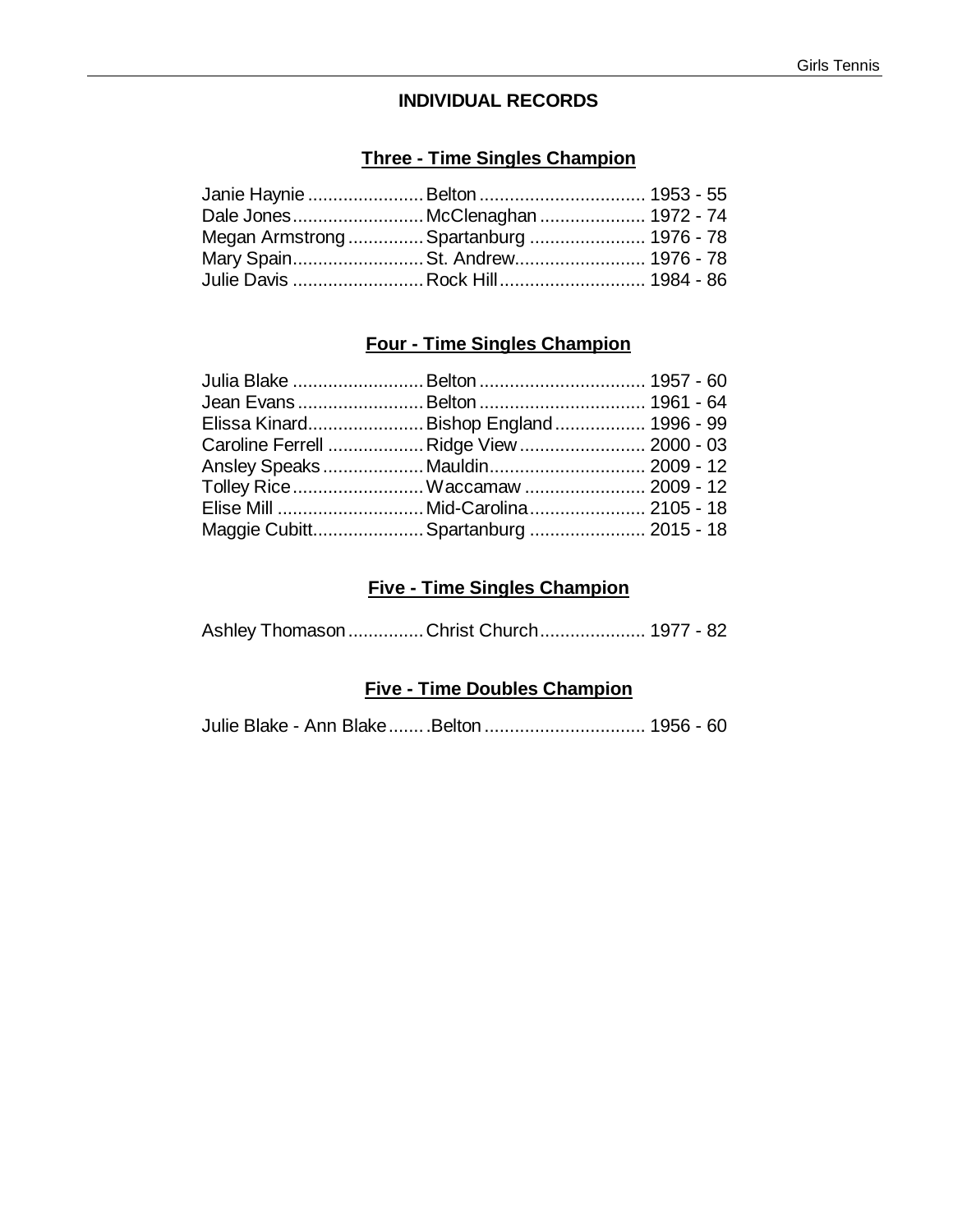## **OPEN SINGLES CHAMPIONS**

|  | Julie Davis  Sophomore  Rock Hill1984<br>Julie Davis  Junior  Rock Hill1985<br>Julie Davis  Senior  Rock Hill1986<br>Christy Faustman  Sophomore  South Aiken1987<br>Janice Durden  Sophomore  James Island1988<br>Vanessa Brill Senior  Spring Valley1989<br>Melissa Odom Junior Irmo1991<br>Cena Hackler  Freshman Myrtle Beach 1992<br>Devrin Car Senior  Myrtle Beach 1993<br>Kelli Heaton Junior Aiken1994 |
|--|-----------------------------------------------------------------------------------------------------------------------------------------------------------------------------------------------------------------------------------------------------------------------------------------------------------------------------------------------------------------------------------------------------------------|

## **AAAA - AAA Champion**

| Courtney Zalinski.  Junior  Riverside  1995   |  |  |
|-----------------------------------------------|--|--|
| Maiko Cook  Junior  Wando  1996               |  |  |
| Elizabeth Proctor  Junior  Myrtle Beach  1997 |  |  |
| Elizabeth Proctor  Senior  Myrtle Beach  1998 |  |  |
| Audrey George Senior  South Aiken 1999        |  |  |
| Caroline Ferrell  Freshman Ridge View 2000    |  |  |
| Caroline Ferrell  Sophomore  Ridge View 2001  |  |  |
| Caroline Ferrell  Junior  Ridge View  2002    |  |  |
| Caroline Ferrell  Senior  Ridge View  2003    |  |  |
| Abby Diminich Senior  Myrtle Beach 2004       |  |  |
|                                               |  |  |
| Haley Naird  Senior  Irmo2006                 |  |  |
| Jessica Diamond  Senior  Wando 2007           |  |  |
| Ansley Speaks Freshman Mauldin 2009           |  |  |
| Ansley Speaks Sophomore  Mauldin 2010         |  |  |
| Ansley Speaks Junior Mauldin 2011             |  |  |
| Ansley Speaks Senior  Mauldin 2012            |  |  |
| Makenna Jones Junior Travelers Rest 2013      |  |  |
| Makenna Jones Senior  Travelers Rest 2014     |  |  |
| Maggie Cubitt Freshman Spartanburg2015        |  |  |

## **AAAAA - AAAA Champion**

|  | Maggie Cubitt Sophomore  Spartanburg  2016 |  |
|--|--------------------------------------------|--|
|  | Maggie Cubitt Junior Spartanburg2017       |  |
|  | Maggie Cubitt Senior  Spartanburg 2018     |  |
|  |                                            |  |